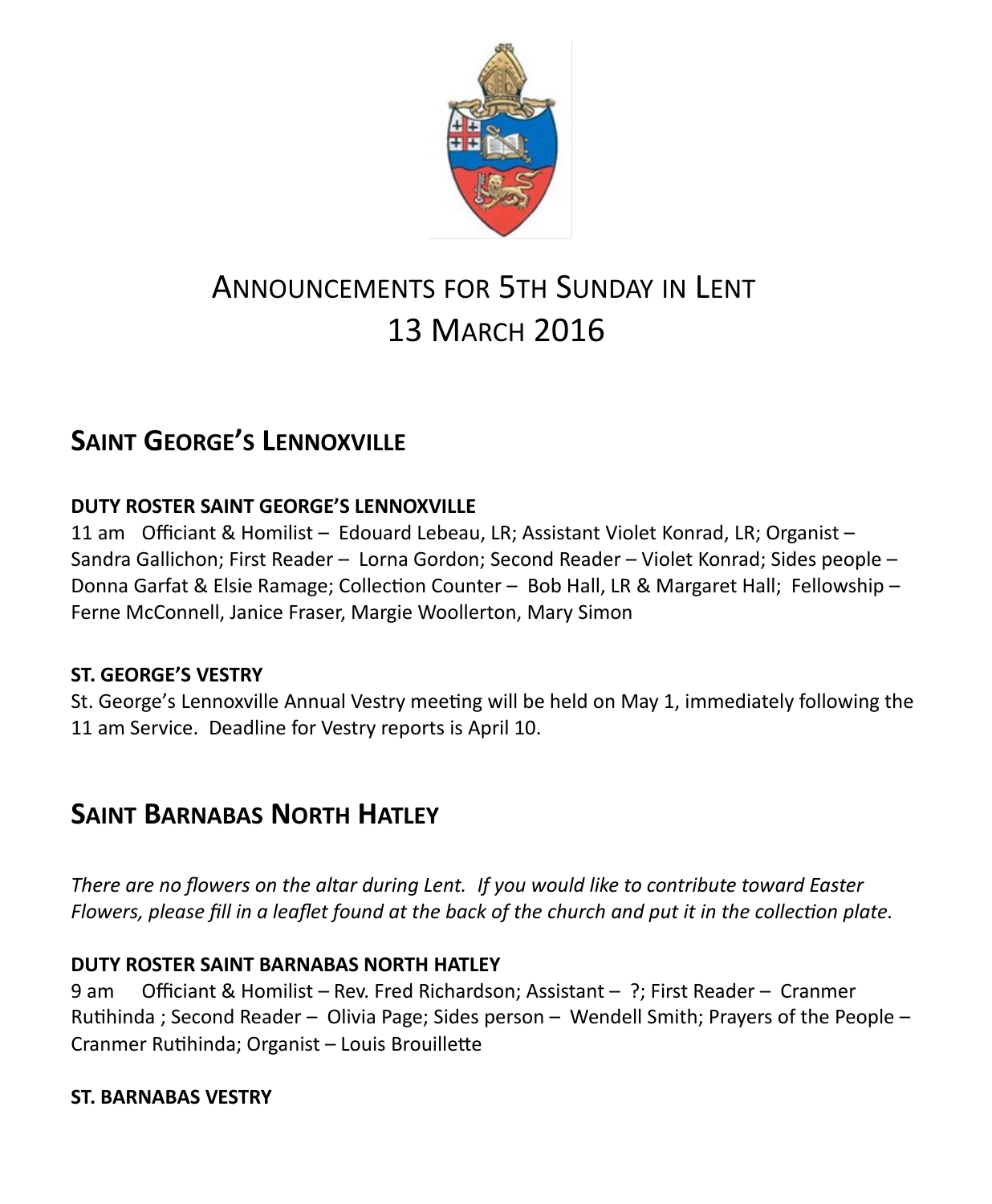St. Barnabas Annual Vestry meeting will be held on April  $17<sup>th</sup>$ , immediately following the 9 am Service.

## ON THIS WFFK

### **SPECIAL ST PATRICK'S 3RD THURSDAY SOUP LUNCH - LENNOXVILLE**

*Thursday, March 17, 11:30 – 1:00 at St George's Church Hall, Lennoxville* – Irish stew, potato soup and cream of broccoli soup, Irish soda bread and cheese, and green pistachio cake for dessert as well as tea, coffee and juice. There is no charge for the lunch but a donation would be gratefully accepted.

#### **GRACE VILLAGE (formerly GRACE CHRISTIAN HOME) - HUNTINGVILLE**

There will be an Eucharist service at the Grace Village on Friday, March 18 at 10 am.

### **PANCAKE BREAKFAST – NORTH HATLEY**

The NHRS Pancake Breakfast will be held on March 19<sup>th</sup> from 8 am on.

#### **DR. WHO SOCIETY – LENNOXVILLE**

Meets Thursdays from 7 – 10 pm in the Main Hall at St. George's Lennoxville.

### **The Nicene Creed: What Does the Church REALLY Believe?** – **St George's, Lennoxville** *Wednesday, February 24 – March 30, 6:00 pm*

A six weeks course on the Nicene Creed led by the Archdeacon will be held on the Wednesday Evenings in Lent. This course is particularly suitable for those of mature years considering preparation for the Sacrament of Confirmation. It is also suitable for those interested in the theology and philosophy of foundational Christian thought. Participants need not be Christians, but the course is for all those who are interested in what the Church REALLY believes as opposed to what most people THINK it believes. Conversation will take part over a Lenten soup supper. **A sung service of compline to follow.**

## **Six Week Lenten Reflection Group – St George's, Lennoxville**  *Tuesday, February 16 – March 22, 9:00 – 10:00 am*

All are welcome for an hour of quiet reflection on the lectionary readings for Lent. We will use the method of lectio divina to listen for God's Word speaking in our lives.

#### **DAFFODIL CAMPAIGN**

Spring is in the air…. the Canadian Cancer Society is launching its annual Daffodil Campaign in the borough of Lennoxville, Bury, Cookshire, Hatley, North Hatley, Milby & surrounding area.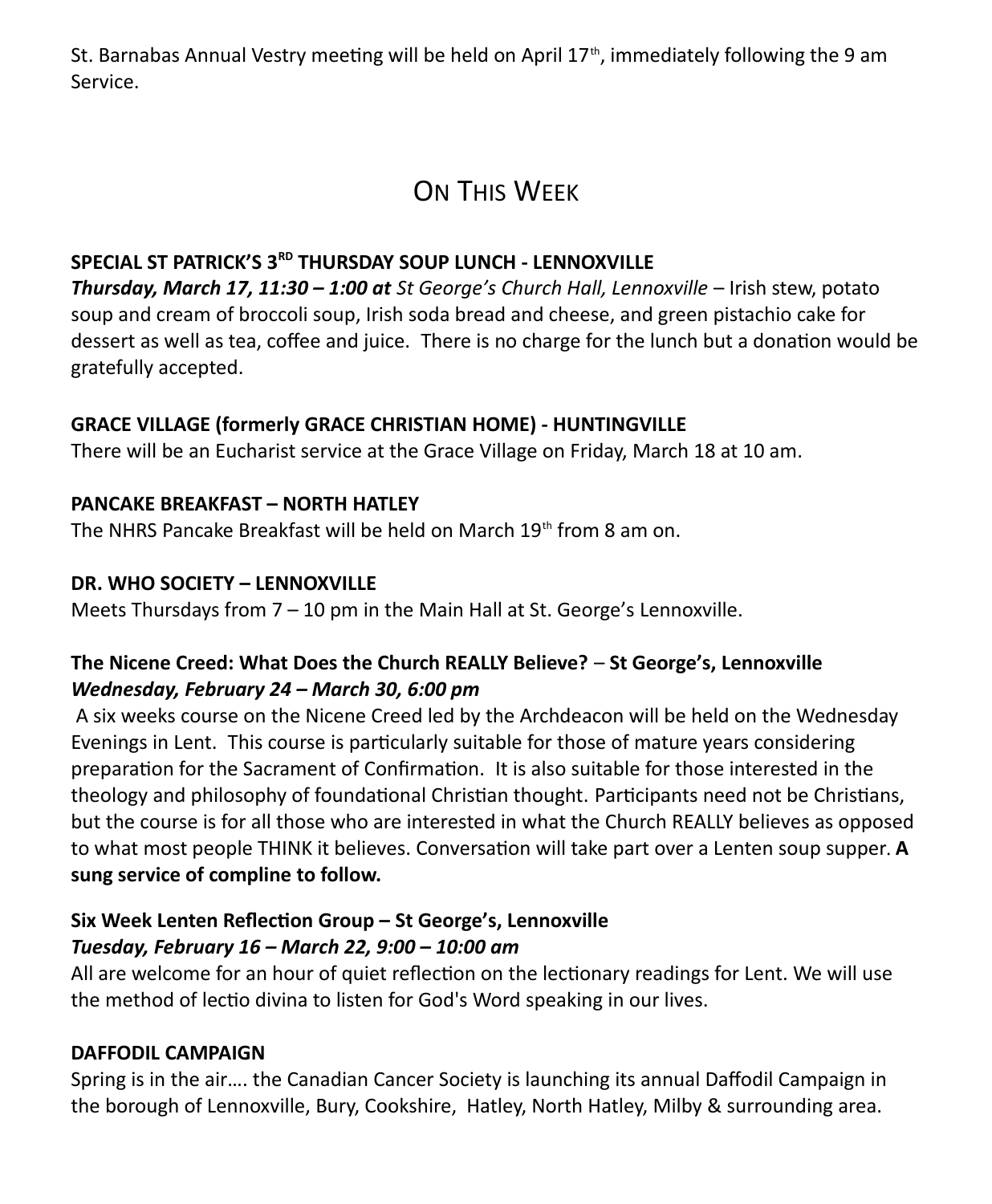Once again our volunteer canvassers will be contacting you, however if you have not been contacted and wish to purchase a bouquet of daffodils you can call Margie Woollerton at 819- 346-6784 and place your order. You will be advised where you can pick up your daffodils or perhaps we can even deliver them to you! Deadline to place your order is Wednesday, March 30. Your Daffodils will be delivered, Thursday, April 7. Thank you for supporting the work of the Canadian Cancer Society. Hope lives on!

## SERVICES THIS WEEK

| <b>TODAY</b>       | <b>9 AM</b> | <b>HOLY EUCHARIST</b>      | <b>NORTH HATLEY</b> |
|--------------------|-------------|----------------------------|---------------------|
|                    | 9:00 AM     | <b>BAS MORNING PRAYER</b>  | AYER'S CLIFF        |
|                    | $9:15$ AM   | <b>HOLY EUCHARIST</b>      | <b>MAGOG</b>        |
|                    | 11 AM       | <b>SERVICE OF THE WORD</b> | LENNOXVILLE         |
|                    | 11 AM       | <b>BAS MORNING PRAYER</b>  | <b>COATICOOK</b>    |
| <b>NEXT SUNDAY</b> | <b>9 AM</b> | <b>HOLY EUCHARIST</b>      | <b>NORTH HATLEY</b> |
|                    | $9:15$ AM   | <b>HOLY EUCHARIST</b>      | <b>MAGOG</b>        |
|                    | 11 AM       | <b>HOLY EUCHARIST</b>      | LENNOXVILLE         |

## DEANERY MEETINGS AT ST GEORGE'S LENNOXVILLE

#### **DEANERY WORSHIP MINISTRY TEAM**

Meets Tuesday, March 22 at 10:00 – 11:00 am in the Upper Room

#### **LECTIO DIVINA**

Every Tuesday from 9 – 9:55 am in the Upper Room, St. George's Lennoxville.

## UPCOMING EVENTS

#### **VESTRY REPORTS – LENNOXVILLE**

**Deadline for Vestry reports is April 10**. Vestry reports for St. George's Lennoxville should be submitted to Sandra Gallichon via email sandra.gallichon@ubishops.ca. The Vestry meeting will be held on May 1 after the 11 am service.

#### **EASTER LILIES – LENNOXVILLE**

Anyone wishing to decorate the church with Easter lilies may bring them in after the Good Friday service at 11 am on March 25 or on Saturday, March 26. Contact Margie Woollerton 819-346- 6784. If they are in memory of loved ones, please leave a note with the names.

#### **HOLY WEEK SERVICES**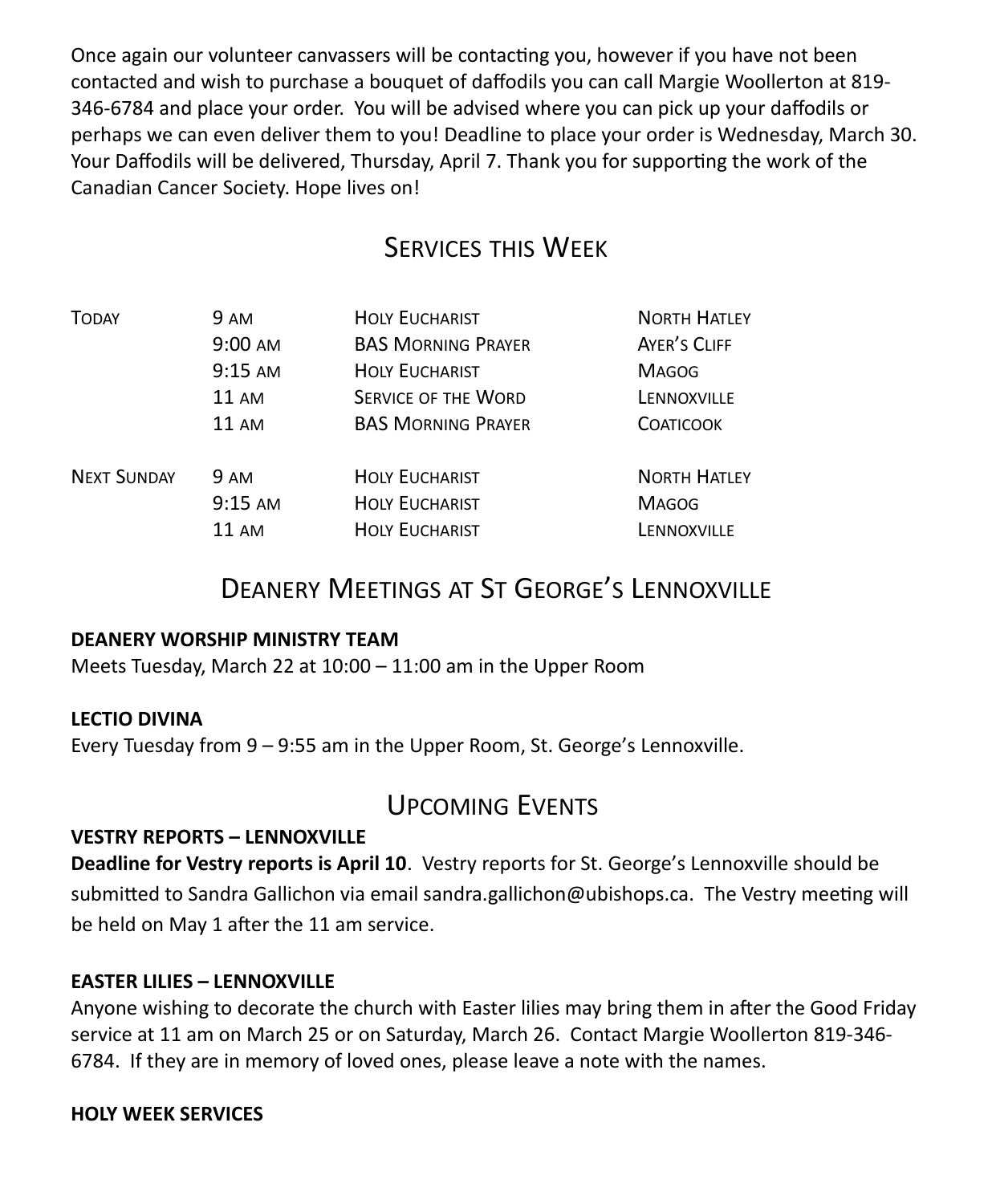| Maundy Thurs. March 24 |          | 7 pm            | St. George's Lennoxville                        |
|------------------------|----------|-----------------|-------------------------------------------------|
| Good Friday            | March 25 | 11 am           | St. George's Lennoxville                        |
|                        |          | $9:30$ am       | Ecumenical Procession, St. Paul's United, Magog |
| Easter Vigil           | March 26 | $10 \text{ pm}$ | St. George's Lennoxville                        |

#### **EPISCOPAL ORDINATION OF THE VEN. BRUCE MYERS, CO-ADJUTOR BISHOP ELECT**

The Deanery is organizing a bus to transport interested people to the Cathedral for the episcopal ordination on Ascension Day, Thursday, May  $5<sup>th</sup>$  at 6:30 pm. The bus will leave from St George's Church in Lennoxville at 1:00 pm to allow sufficient time for supper before the service. There is a reception so the return trip will be late in the evening. The bus will stop in Richmond and Drummondville, if required. The cost will depend on the number of participants. Reservations and pre-payment required. Please contact Kay Hartwell for information and to reserve your seat. (819 349-1971)

## CHURCH CALENDAR

| <b>LENTEN FERIA</b>                                          |
|--------------------------------------------------------------|
| LENTEN FERIA                                                 |
| <b>LENTEN FERIA</b>                                          |
| SAINT PATRICK, MISSIONARY BISHOP IN IRELAND, 461             |
| SAINT CYRIL OF JERUSALEM, BISHOP & TEACHER OF THE FAITH, 386 |
| <b>SAINT JOSEPH OF NAZARETH</b>                              |
| PALM / PASSION SUNDAY                                        |
|                                                              |

PLEASE SEND ANY ANNOUNCEMENTS FOR NEXT SUNDAY'S BULLETIN TO THE SECRETARY BY WEDNESDAY EVENING AT: SANDRA.GALLICHON@UBISHOPS.CA OR CALL 819 566 1847.

NEW MODEL MINISTRY TEAM

The Venerable Doctor Edward Simonton OGS - 679 9957 The Rev'd Canon W. Lynn Dillabough - 239 6902 The Rev'd Canon Fred Richardson - 569 5277 SOUTH-EAST DEANERY LAY READERS Beverly Dame, Deanery Lay Reader - 842 1521 Page Dame, Deanery Lay Reader & Pastoral Visitor - 842 1521 Joan Drinkwater, Deanery Lay Reader & Pastoral Visitor - 842 2640 Lorna Gordon, Deanery Lay Reader & Pastoral Visitor - 569 6986 Gabriel Kwenga, Deanery Lay Reader & Pastoral Visitor - 342 3223 SOUTH- EAST PARISH CONTACTS ST BARNABAS, NORTH HATLEY – Jennifer Madill, Secretary – 842 2697 ST GEORGE'S, AYER'S CLIFF – Greta Nish, Warden - 838 5329 ST STEPHEN'S COATICOOK - Lauraine Denis, Warden – 849 7196 ST JAMES, HATLEY - Charlene Johann, Warden – 838 5473 ST GEORGE'S, LENNOXVILLE - Sandra Gallichon, Secretary - 566 1847